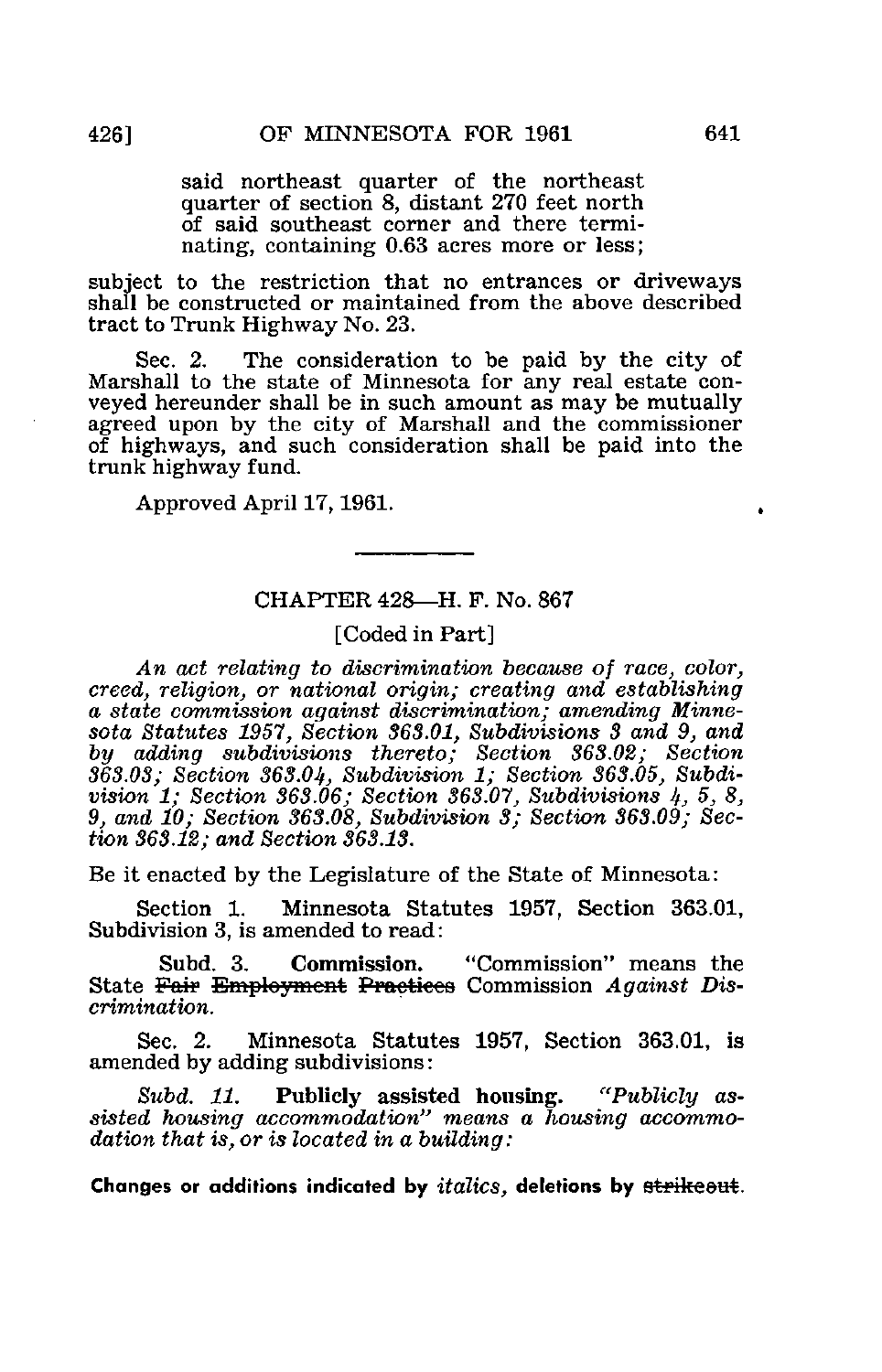(a) Situated on land owned or assembled into a parcel for housing accommodations by a governmental body:

(b) Upon which a commitment by a governmental body to quarantee or insure an acquisition loan is outstanding; or

(c) Subject to an outstanding secured or unsecured loan made, quaranteed, or insured by a governmental body for the purpose of financing the acquisition, construction, rehabilitation, repair, or maintenance of the building.

Subd. 12. Real property. "Real property" includes real estate, lands, tenements, and hereditaments, corporeal and incorporeal.

Subd. 13. Real estate broker or salesman. "Real estate broker or salesman" means, respectively, a real estate broker as defined by Minnesota Śtatutes 1957, Section 82.01, Subdivision  $\frac{1}{4}$ , and a real estate salesman as defined by Minnesota Statutes 1957, Section 82.01, Subdivision 5.

Sec. 3. Minnesota Statutes 1957, Section 363.01, Subdivision 9, is amended to read:

Subd. 9. Unfair discriminatory practices. "Unfair employment *discriminatory* practice" means any act described in section 363.03.

Sec. 4. Minnesota Statutes 1957, Section 363.02, is amended to read:

363.02 Exceptions. Subdivision 1. Employment. This chapter does The provisions of section  $363.03$ , subdivision 1, shall not apply to:

(1) The employment of any individual

(a) by his parent, grandparent, spouse, child, or grandchild, or

(b) in the domestic service of any person;

(2) A person who regularly employs fewer than eight individuals, excluding individuals described in clause (1); or

(3) A religious or fraternal corporation, association, or society, with respect to qualifications based on religion, when religion shall be a bona fide occupational qualification for employment.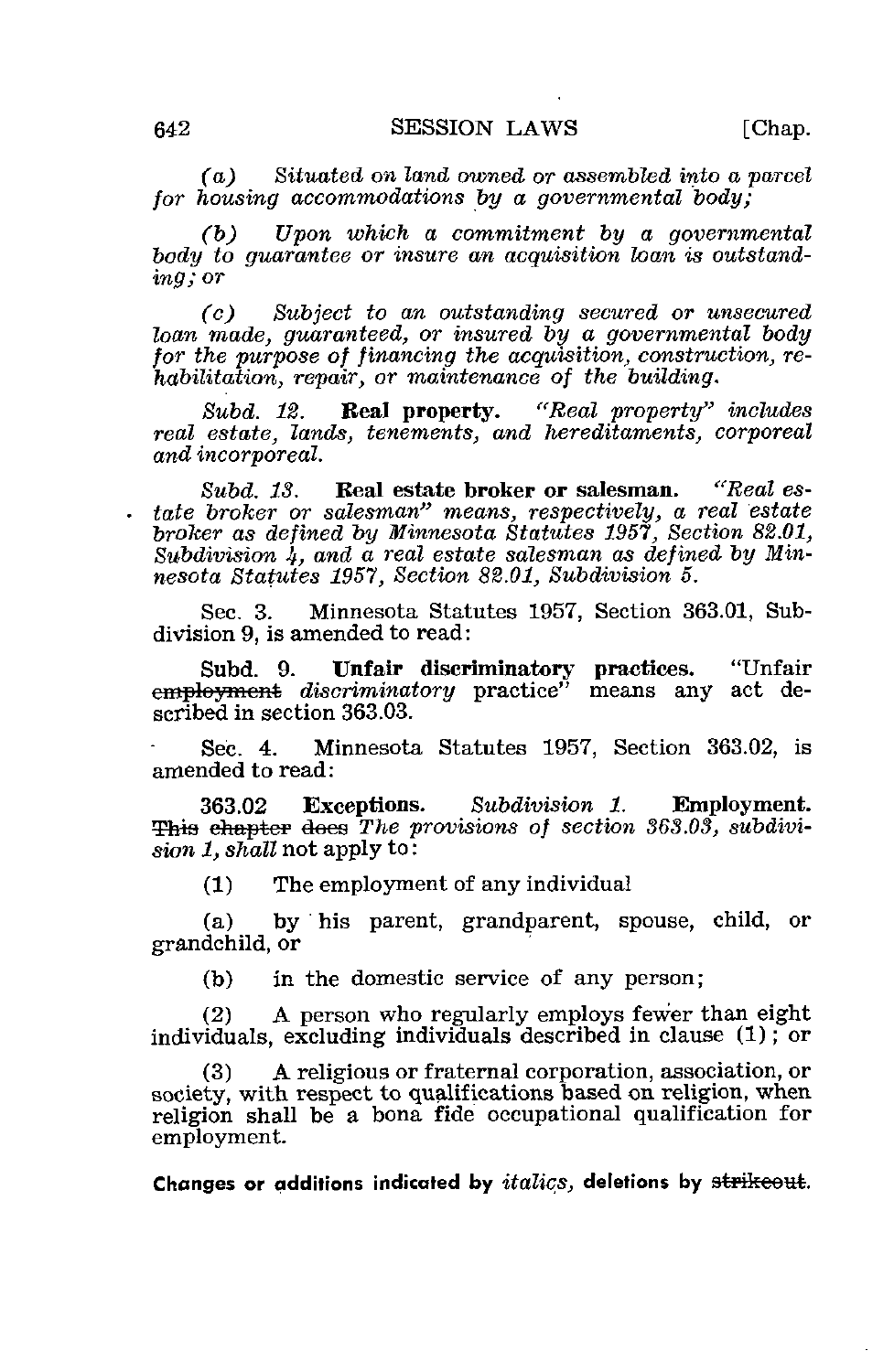Subd. 2. Housing. (1) The provisions of section 863.03, subdivision 2, shall not apply to:

(a) The rental of a portion of a dwelling containing accommodations for two families, one of which is occuped by the owner, or  $(b)$  the rental by an owner of a one-family accommodation in which he resides of a room or rooms in such accommodation to another person or persons, or (c) the rental, lease or sale of a one-family dwelling, owner occupied, not defined as a publicly assisted housing accommodation.

Sec. 5. Minnesota Statutes 1957, Section 363.03, is amended to read:

363.03 Unfair discriminatory practices. Subdivision<br>Employment. Except when based on a bona fide oc-1. Employment. Except when based on a bona fide occupational qualification, it is an unfair employment practice:

(1) For a labor organization, because of race, color, creed, religion or national origin,

(a) to deny full and equal membership rights to an applicant for membership or to a member;

(b) to expel a member from membership;

(c) to discriminate against an applicant for membership or a member with respect to his hire, apprenticeship, tenure, compensation, terms, upgrading, conditions, facilities, or privileges of employment; or

(d) to fail to classify properly, or refer for employment or otherwise to discriminate against a member;

(2) For an employer, because of race, color, creed, religion, or national origin,

(a) to refuse to hire an applicant for employment; or

(b) to discharge an employee; or

(c) to discriminate against an employee with respect to his hire, tenure, compensation, terms, upgrading, conditions, facilities, or privileges of employment;

(3) For an employment agency, because of race, color, creed, religion, or national origin,

(a) to refuse or fail to accept, register, classify properly, or refer for employment or otherwise to discriminate against an individual; or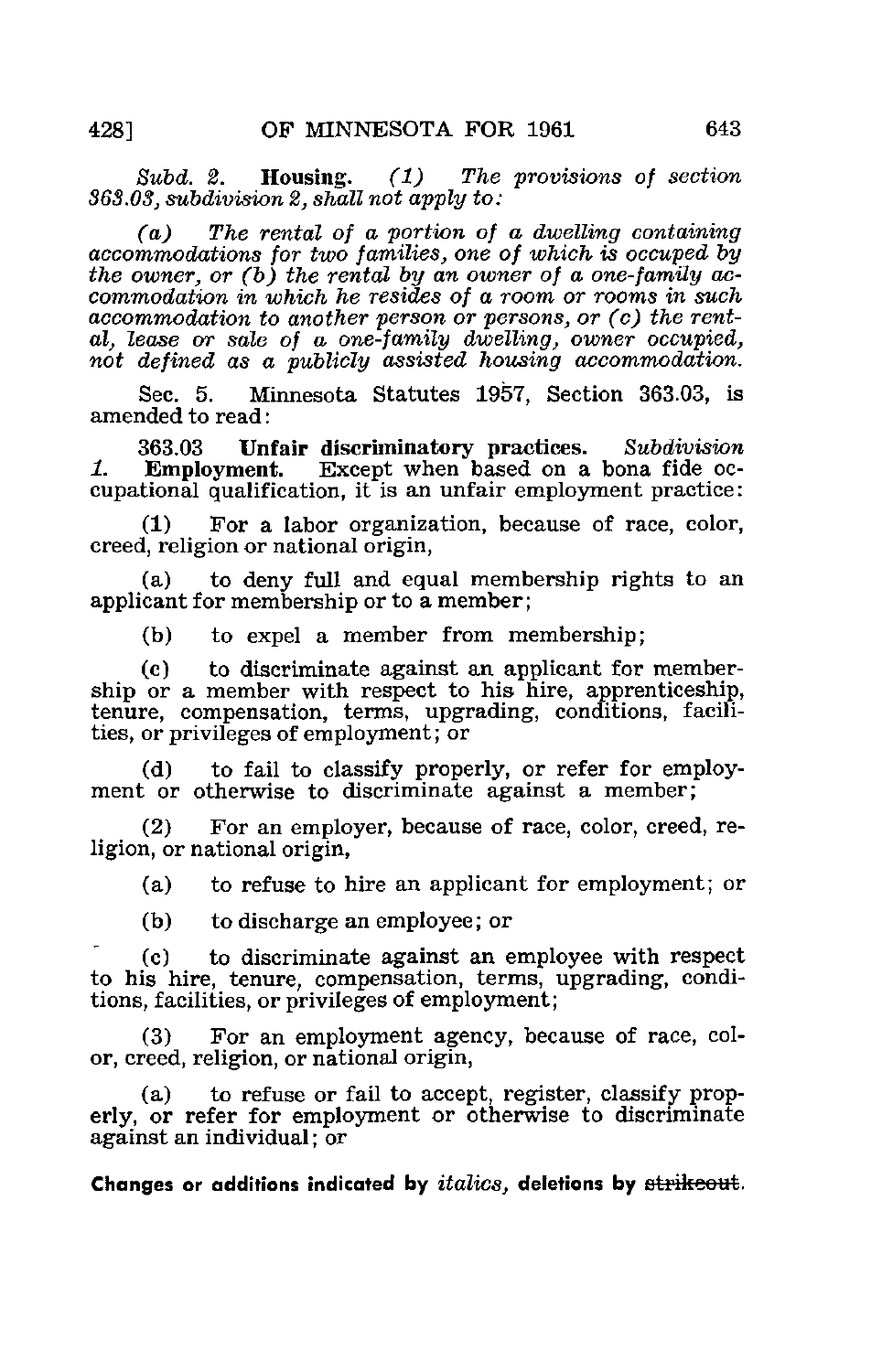(b) to comply with a request from an employer for referral of applicants for employment if the request indicates directly or indirectly that the employer fails to comply with the provisions of this chapter;

(4) For an employer, labor organization, or employment agency to discharge, expel, or otherwise discriminate against a person because that person has opposed any practice forbidden under this chapter or has filed a complaint, testified, or assisted in any proceeding under this chapter;

(5) For a person intentionally to aid, abet, incite, compel, or coerce another person to engage in any of the practices forbidden by this chapter;

(6) For a person intentionally to attempt to aid, abet, incite, compel, or coerce another person to engage in any of the practices forbidden by this chapter;

(7) For any person, employer, labor organization or employment agency to wilfully resist, prevent, impede, or interfere with the commission, the board of review, or any of its members or representatives in the performance of duty under this chapter;

(8) For an employer, employment agency, or labor organization, before an individual is employed by an employer or admitted to membership in a labor organization, to

(a) require the applicant to furnish information that pertains to the applicant's race, color, creed, religion or national origin, unless, for the purpose of national security, information pertaining to the national origin of the applicant is required by the United States, this state or a political subdivision or agency of the United States or this state; or

(b) cause to be printed or published a notice or advertisement that relates to employment or membership and discloses a preference, limitation, specification, or discrimination based on race, color, creed, religion or national origin.

Subd. 2. Real property. It is an unfair discriminatory practice:

(1) For an owner, lessee, sublessee, assignee, or •managing agent of, or other person having the right to sell, rent, or lease any real property, or any agent of any of these

(a) to refuse to sell, rent, or lease or otherwise deny to or withhold from any person or group of persons any real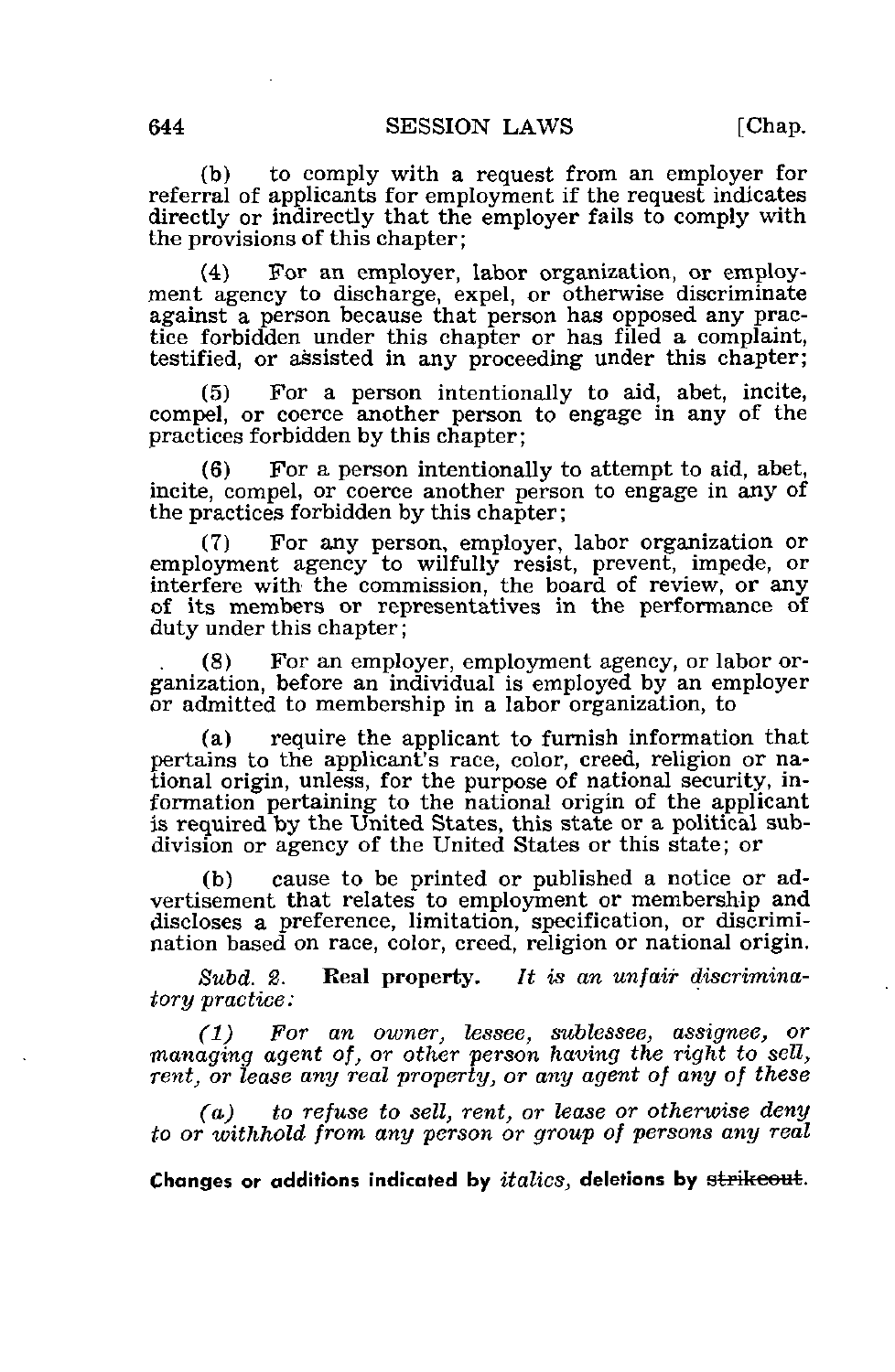property because of the race, color, creed, religion, or national origin of such person or group of persons;

 $(b)$  to discriminate against any person or group of persons because of the race, color, creed, religion, or national origin of such person or group of persons in the terms, conditions or privileges of the sale, rental or lease of any real property or in the furnishing of facilities or services in connection therewith; or,

(c) in any transaction involving real property, to print, circulate or post or cause to be printed, circulated, or posted any advertisement or sign, or use any form of application for the purchase, rental or lease of real property, or make any record or inquiry in connection with the prospective purchase, rental, or lease of real property which expresses, directly or indirectly, any limitation, specification, or discrimination as to race, color, creed, religion, or national origin or any intent to make any such limitation, specification, or discrimination.

(2) For a real estate broker, real estate salesman, or employee or agent thereof

 $(a)$  to refuse to sell, rent, or lease or to offer for sale, rental, or lease any real property to any person or group of persons or to negotiate for the sale, rental, or lease of any real property to any person or group of persons because of the race, color, creed, religion, or national origin of such person or group of persons, or represent that real property is not available for inspection, sale, rental, or lease when in fact it is so available, or otherwise deny or withhold any real property or any facilities of real property to or from any person or group of persons because of the race, color, creed, religion, or national origin of such person or group of persons;

(b) to discriminate against any person because of his race, color, creed, religion, or national origin in the terms, conditions or privileges of the sale, rental, or lease of real property or in the furnishing of facilities or services in connection therewith; or

(c) to print, circulate, or post or cause to be printed, circulated, or posted any advertisement or sign, or use any form of application for the purchase, rental, or lease of any real property or make any record or inquiry in connection with the prospective purchase, rental, or lease of any real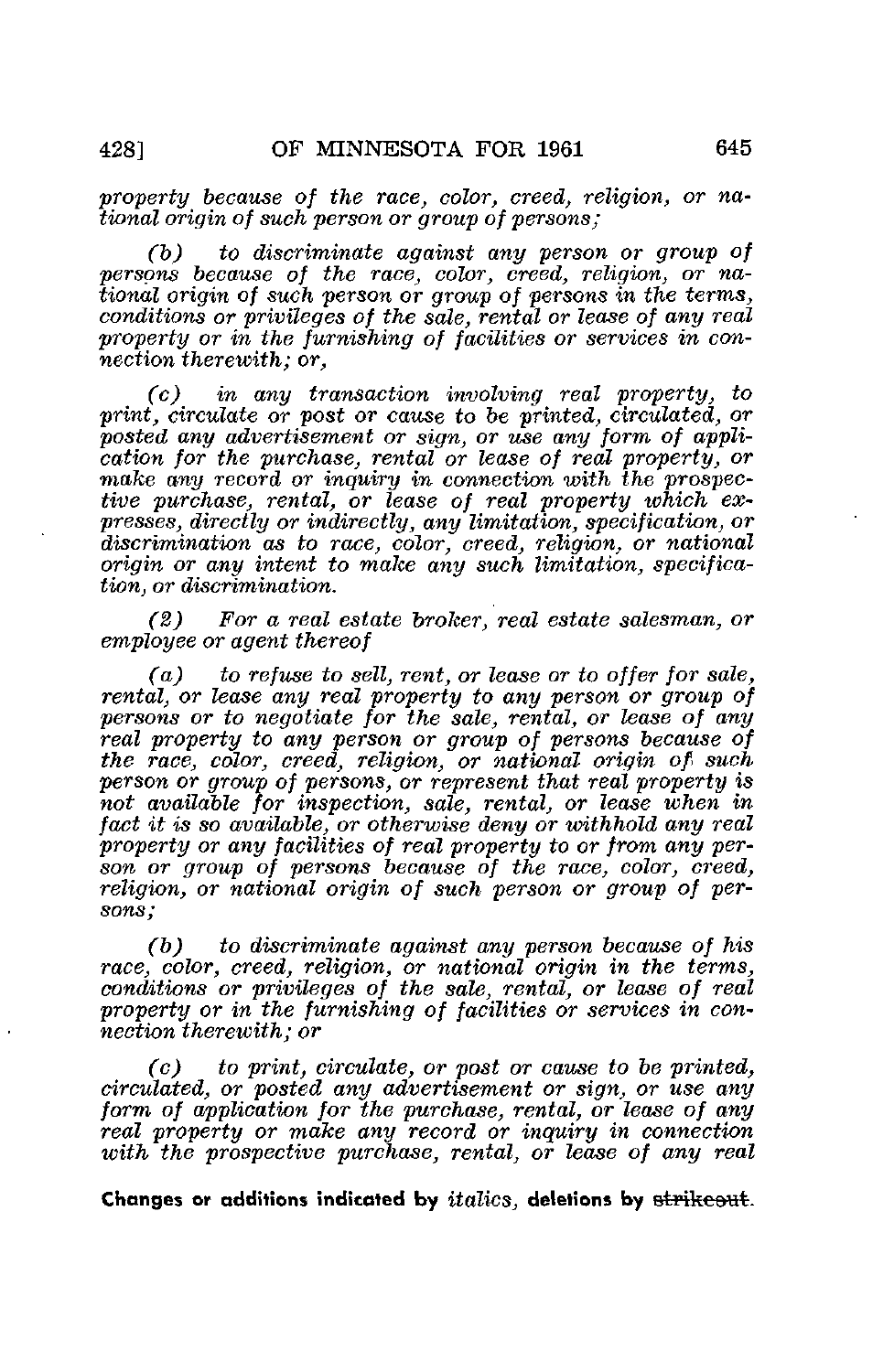property, which expresses, directly or indirectly, any limitation, specification or discrimination as to race, color, creed, religion, or national origin or any intent to make any such limitation; specification, or discrimination;

(3) For a person, bank, banking organization, mortgage company, insurance company, or other financial institution or lender to whom application is made for financial assistance for the purchase, lease, acquisition, construction, rehabilitation, repair, or maintenance of any real property or any agent or employee thereof,

(a) to discriminate against any person or group of persons because of the race, color, creed, religion, or national origin of such person or group of persons or of the prospective occupants or tenants of such real property in the granting, withholding, extending, modifying or renewing, or in the rates, terms, conditions, or privileges of any such financial assistance or in the extension of services in connection there $with$ :

(b) to use any form of application for such financial assistance or make any record or inquiry in connection with applications for such financial assistance which expresses, directly or indirectly, any limitation, specification, or discrimination as to race, color, creed, religion, or national origin or any intent to make any such limitation, specification, or discrimination.

(4) For any person

(a) to engage in any economic reprisal against any other person because that person has opposed any practice forbidden under this act or has filed a complaint, testified, assisted, or participated in any manner in any investigation, proceeding, or hearing under this act;

(b) intentionally to aid, abet, incite, compel, or coerce any other person to engage in any of the practices forbidden by this act;

(c) to wilfully obstruct or prevent any person from complying with the provisions of this act or any order issued thereunder, or to resist, prevent, impede, or interfere with the commission, the board of review, or any of its members or representatives in the performance of duty under this act; or

(d) to attempt directly or indirectly to commit any of the practices forbidden by this act.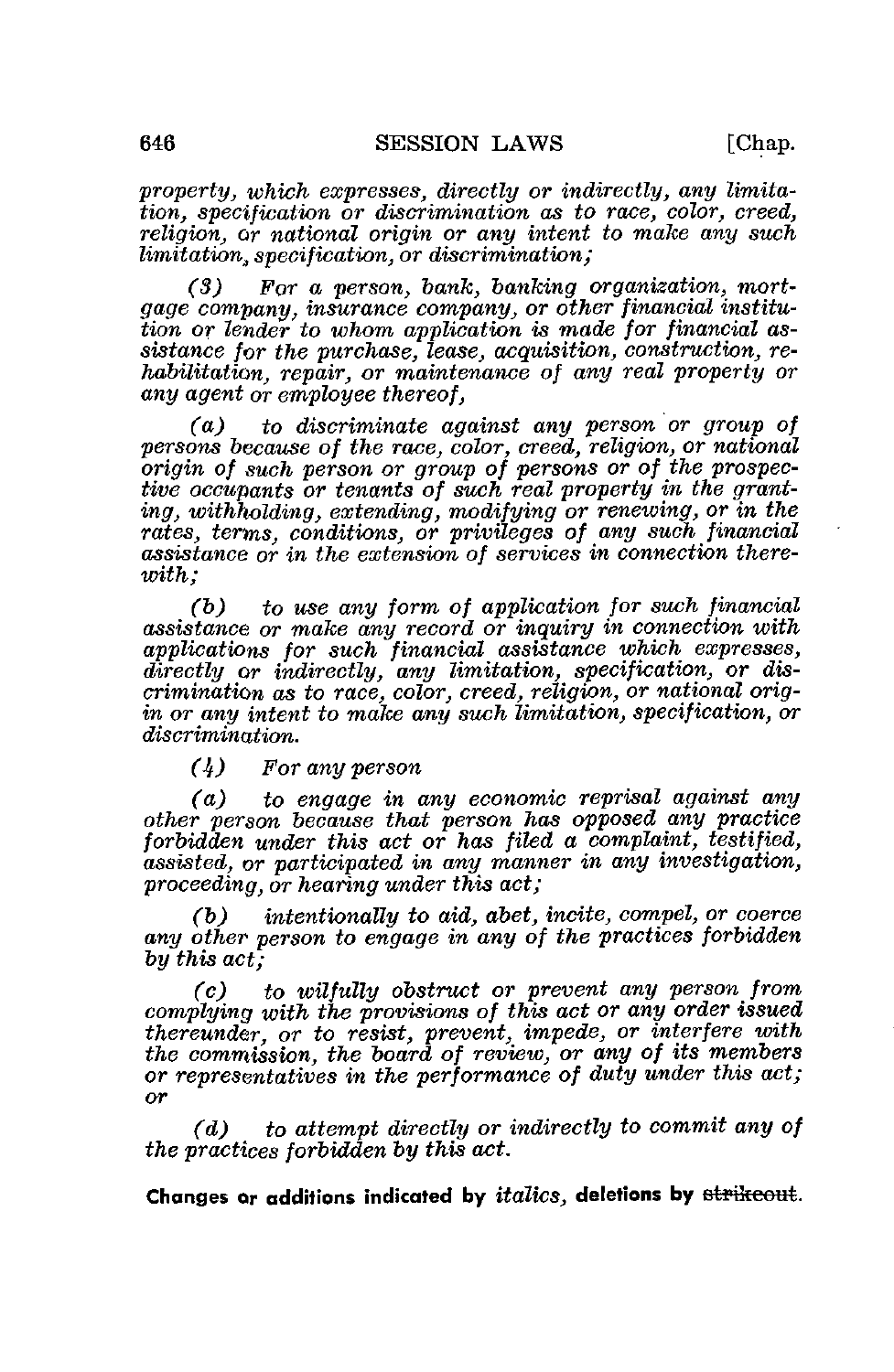Sec. 6. Minnesota Statutes 1957, Section 363.04, Subdivision 1, is amended to read:

363.04 State commission against discrimination. Creation, membership. a State Fair Employment Practices Commission  $Again$ Discrimination, to consist of up to nine members, with at least one from each congressional district of the state of Minnesota; and at least one of whom shall be an attorney at law, appointed by the governor with the advice and consent of the senate, for a term of five years to serve until a successor is appointed and qualified. The chairman shall be designated by the governor.

Sec. 7. Minnesota Statutes 1957, Section 363.05, Subdivision 1, is amended to read:

363.05 Duties of commission. Subdivision 1. Formulation of policies. The commission shall formulate policies to effectuate the purposes of this chapter and shall:

establish and maintain a principal office in St. Paul, and any other necessary branch offices at any location within the state;

(2) meet and function at any place within the state;

(3) appoint an executive director to serve at the pleasure of the commission and fix his compensation and prescribe his duties;

(4) employ such attorneys, clerks and other employees and agents as it may deem necessary, to fix their compensation and prescribe their duties;

(5) to the extent permitted by federal law and regulation, utilize the records of the department of employment security of the state when necessary to effectuate the purposes of this chapter;

(6) obtain upon request and utilize the services of all state governmental departments and agencies;

 $(7)$  adopt suitable rules and regulations for effectuating the purposes of this chapter;

(8) issue, receive, and investigate complaints alleging discrimination in employment because of race, color, creed, religion or national origin;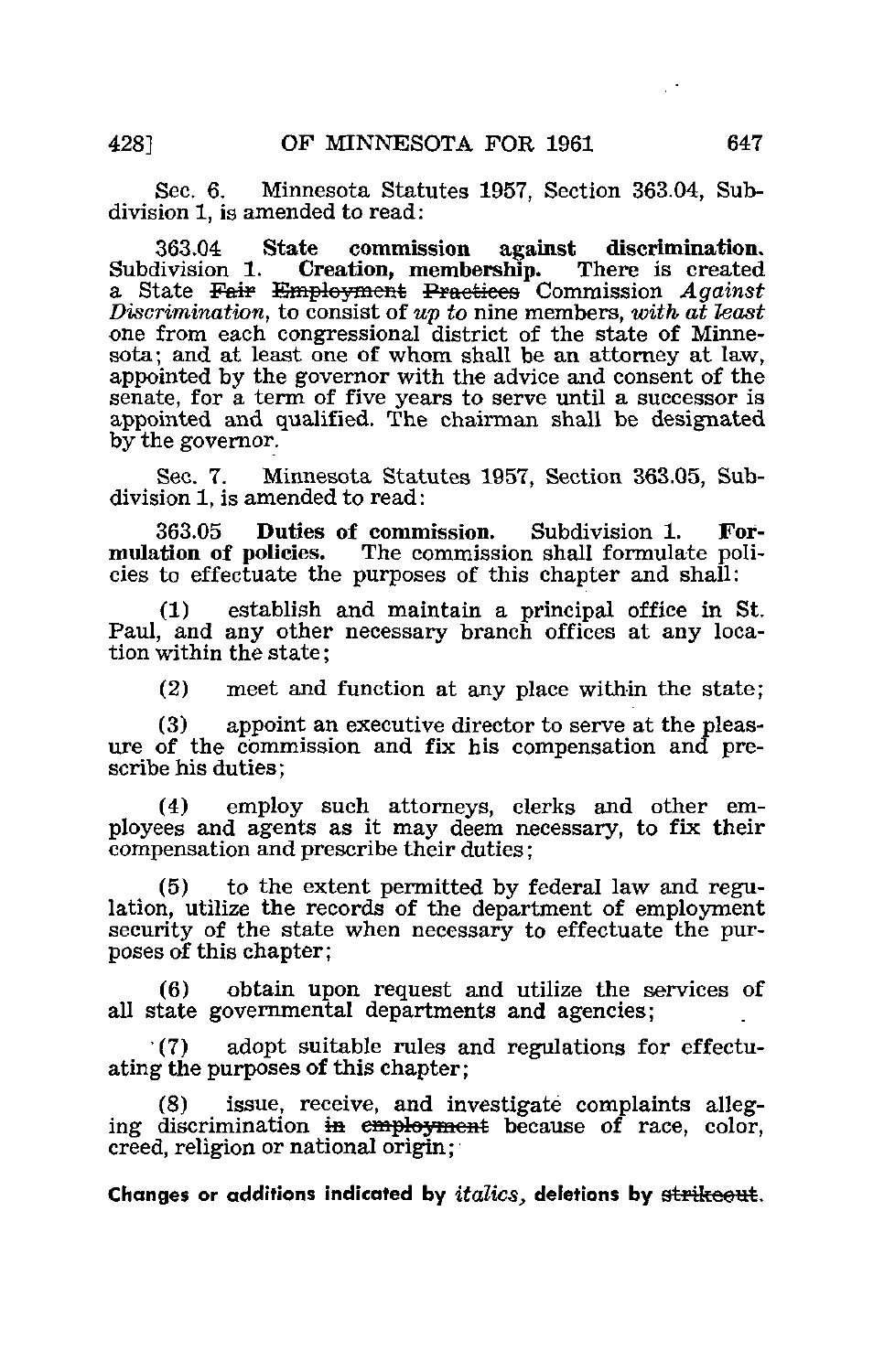(9) subpeona witnesses, administer oaths, and take testimony relating to the case before the commission, and require the production for examination of any books or papers relative to any matter under investigation or in question before the commission;

(10) attempt, by means of education, conference, conciliation, and persuasion to eliminate unfair employment discriminatory practices by means of education, conference, eonciliation, and persuasion in all types of employment and housing accommodations as being contrary to the public policy of the state as stated in section 363.12;

 $(11)$  conduct research and study discriminatory employment and labor practices based on race, color, creed, religion, or national origin;

(12) publish the results of research and study of discriminatory employment and labor practices based on race, color, creed, religion, or national origin when in the judgment of the commission it will tend to eliminate such discrimination;

(13) develop and recommend programs of formal and informal education designed to promote good will; and may make recommendations to agencies and officers of state or local subdivisions of government in aid of such policies and purposes in eliminating discriminatory employment and labor practices based on race, color, creed, religion, or national origin; and

(14) make a written report of the activities of the commission to the governor each year and to the legislature at each session.

Sec. 8. Minnesota Statutes 1957, Section 363.06, is amended to read:

363.06 Grievances. Subdivision 1. Complaint filing. Any person aggrieved by a violation of this chapter may file by himself, or his agent, or attorney a signed complaint with the commission, stating the name and address of the person alleged to have committed an unfair employment discriminatory practice, setting out the details of the practice complained of and any other information required by the commission. Any employer whose employees, or some of them, or any labor union whose members, or some of them, refuse or threaten to refuse to cooperate with the provisions of this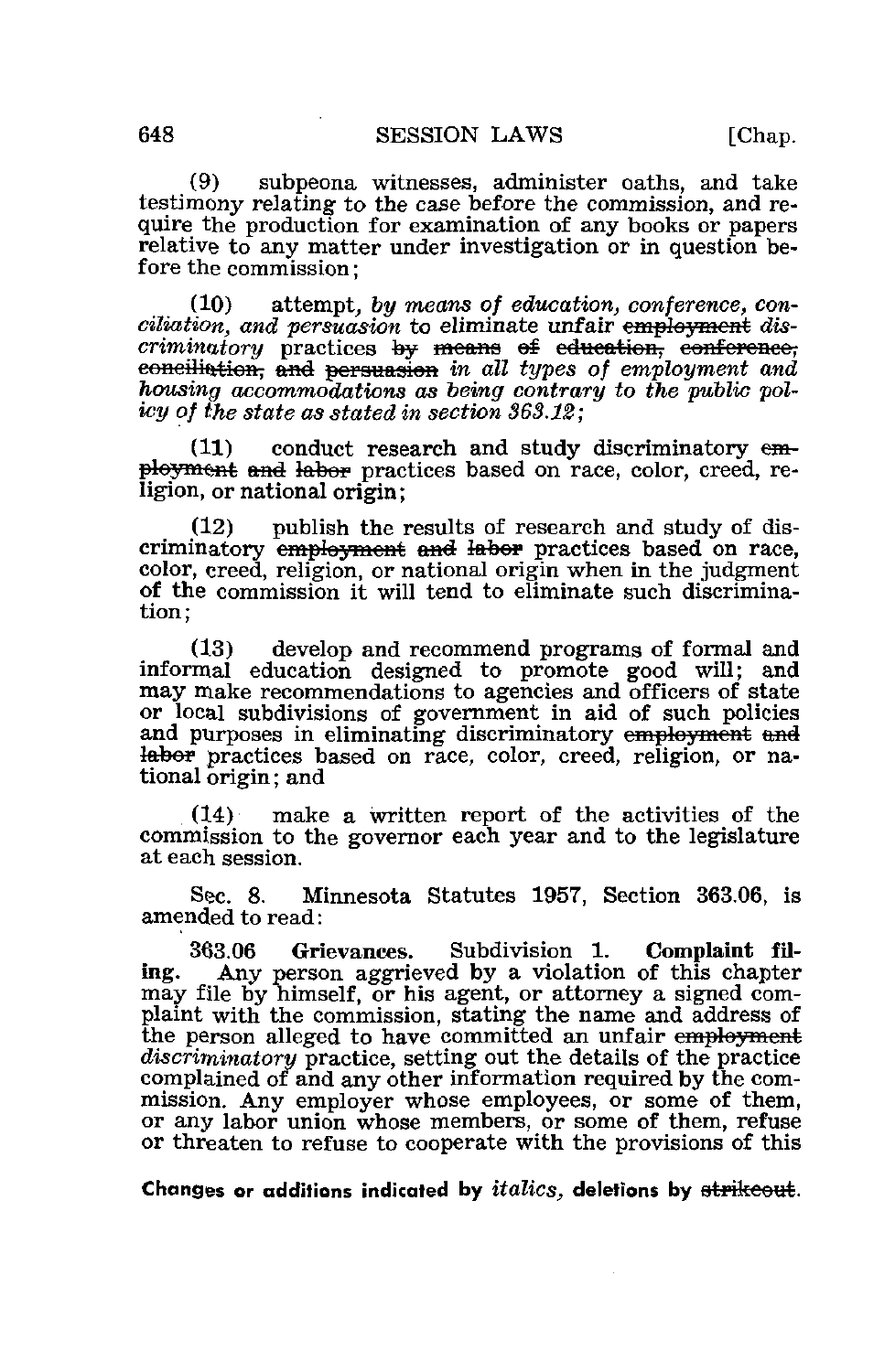chapter, may file with the commission a signed complaint asking for assistance by conciliation or other remedial action.

Subd. 2. Complaint, issuance by commission. Whenever the commission has reason to believe that a person is engaging in an unfair employment discriminatory practice, the commission may issue a complaint.

Subd. 3. Time for filing complaint. A complaint of an unfair employment discriminatory practice must be filed within six months after the occurrence of the practice.

Subd. 4. Inquiry into complaint. When a complaint has been filed or issued, the commission shall promptly inquire into the truth of the allegations of the complaint. If after the inquiry the commission determines that there is probable cause for believing that an unfair employment discriminatory practice exists, the commission shall immediately endeavor to eliminate the unfair employment discriminatory practice through education, conference, conciliation, and persuasion. If the commission determines that there is no probable cause for believing that an unfair employment discriminatory practice exists, the commission shall dismiss the complaint.

Subd. 5. Attempts to eliminate unfair practices. The commission, in complying with subdivision 4, shall endeavor to eliminate the unfair employment discriminatory practice at the place where the practice occurred, or the respondent resides or has his principal place of business.

Subd. 6. Publication of accounts of cases. The commission may publish an account of a case in which the complaint has been dismissed or the terms of settlement of a case that has been voluntarily adjusted. Except as provided in other sections of this chapter, the commission shall not disclose any information concerning its efforts in a particular case to eliminate an unfair employment discriminatory practice through education, conference, conciliation and persuasion.

Sec. 9. Minnesota Statutes 1957, Section 363.07, Subdivision 4, is amended to read:

Subd. 4. Notice to governor. On failing to eliminate an unfair employment discriminatory practice in the manner prescribed by section 363.06, the commission shall notify the governor in writing of that fact, and request him to appoint a board of review to conduct a public hearing in the case.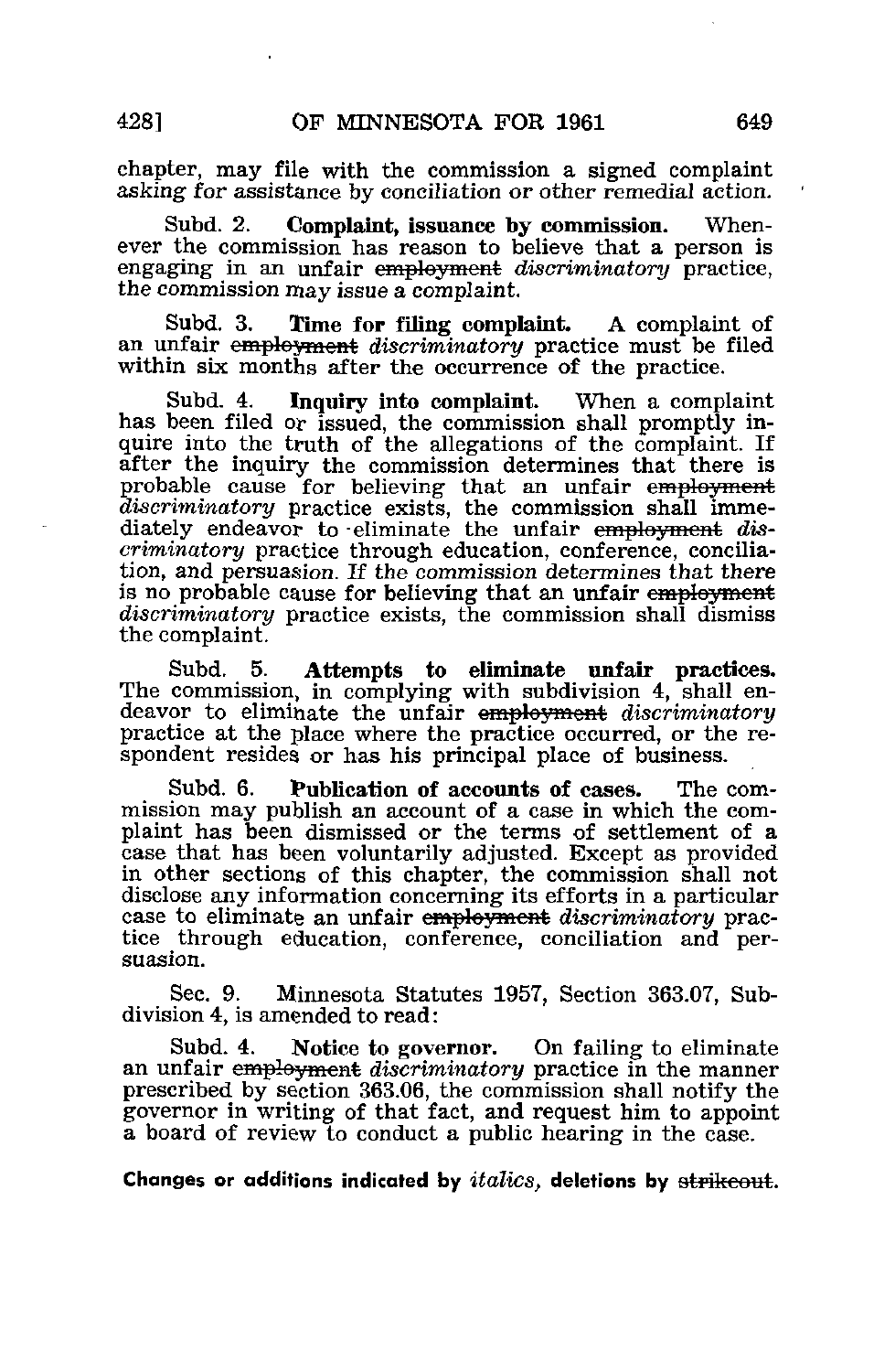Sec. 10. Minnesota Statutes 1957, Section 363.07, Subdivision 5, is amended to read:

Subd. 5. Hearings; powers. The board shall conduct a hearing at a place designated by it within the county where the unfair employment discriminatory practice occurred, or the respondent resides or has his principal place of business. It may subpoena witnesses, administer oaths, take testimony and require the production for examination of any books or papers relating to any matter under investigation or in question before the board. The board shall adopt and promulgate rules of practice to govern its hearings and it shall employ necessary assistants, fix their compensation, and prescribe their duties.

Sec. 11. Minnesota Statutes 1957, Section 363.07, Subdivision 8, is amended to read:

Subd. 8. Evidence receivable. The board of review shall not be bound by the strict rules of evidence that prevail in courts of law, but its findings must be based upon competent and substantial evidence. The board shall not receive in evidence any evidence pertaining to the efforts of the commission to eliminate the unfair employment practice through education, conference, conciliation, or persuasion. Each witness at the hearing shall testify under oath. All testimony and other evidence submitted at the hearing shall be recorded and transcribed. The board, at the request of the complainant or respondent, shall provide a copy of the transcript of the hearing without charge.

Sec. 12. Minnesota Statutes 1957, Section 363.07, Subdivision 9, is amended to read:

Subd. 9. Finding of guilty. If the board of review finds that the respondent has engaged in an unfair employment discriminatory practice, it shall make findings and shall issue an order directing the respondent to cease and desist from the unfair employment discriminatory practice found to exist and to take such other affirmative action as in the judgment of the board will effectuate the purposes of this chapter and shall serve the order on the respondent personally, and the commission and the complainant by registered mail.

Sec. 13. Minnesota Statutes 1957, Section 363.07, Subdivision 10, is amended to read:

Subd. 10. Finding of not guilty. If the board finds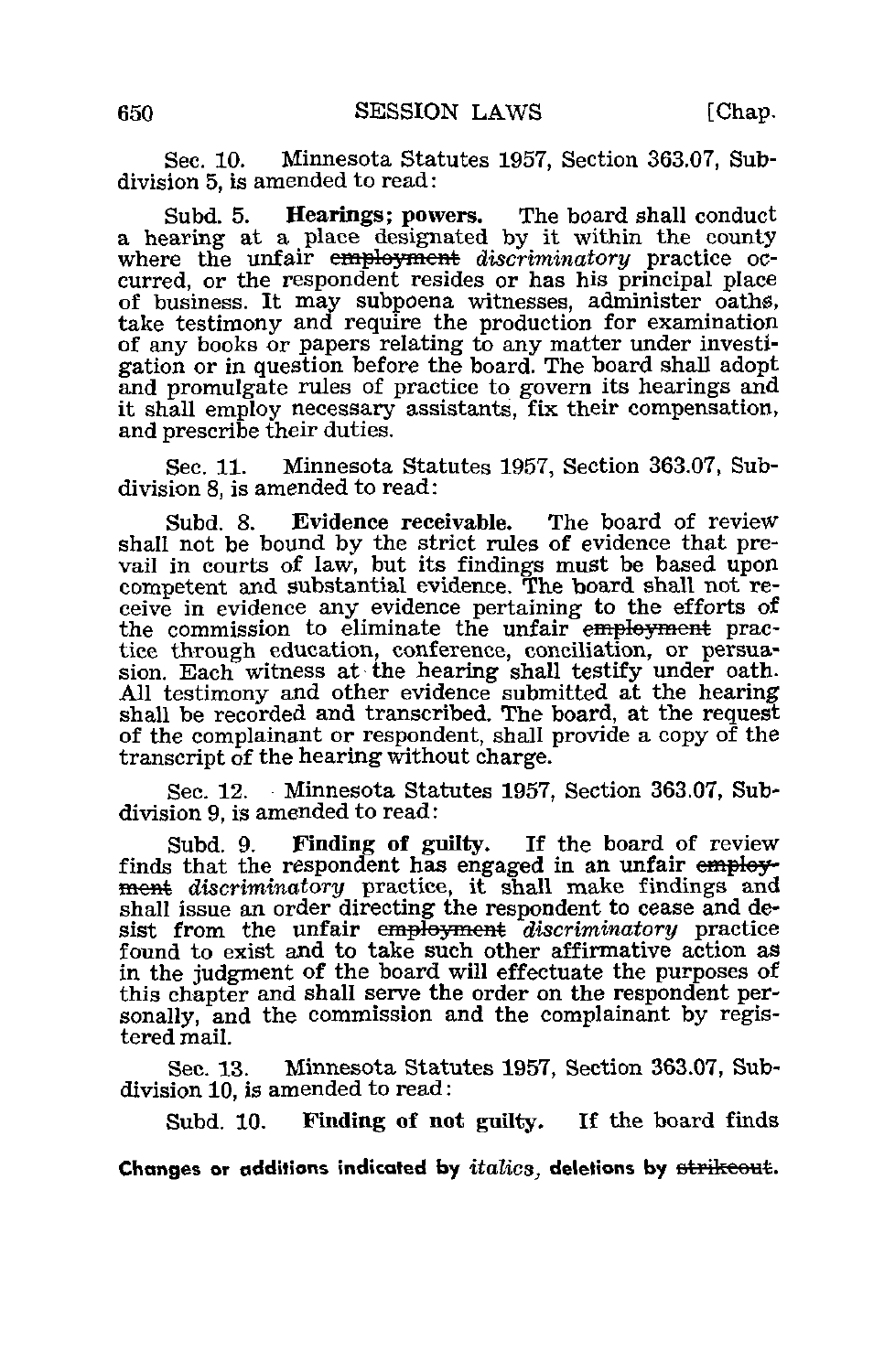that the respondent has not engaged in an unfair employment discriminatory practice as alleged in the complaint, the board shall make findings of fact and conclusions of law and shall issue an order dismissing the complaint and shall serve it on the complainant personally, and the commission and the respondent by registered mail.

Sec. 14. Minnesota Statutes 1957, Section 363.08, Subdivision 3, is amended to read:

Subd. 3. **Jurisdiction.** A proceeding under this section shall be instituted in the district court for the judicial district in which an unfair employment discriminatory practice covered by the order of the board occurred, or the respondent resides or has his principal place of business. The proceeding in the district court shall be de novo and the person complained against shall be entitled at his request to a trial by jury.

Sec. 15. Minnesota Statutes 1957, Section 363.09, is amended to read:

363.09 Violation of orders; citation for contempt. Any person, employer, labor organization, employment ageney or party who or which shall wilfully violate any order of the district court entered pursuant to a proceeding under this chapter shall be cited to the district court for and as being in contempt. Procedure for review of the order shall not be deemed to be such wilful conduct.

Any person, employer, labor organization, employment agency, or party found in a proceeding before the district court to be in contempt shall be punishable under Minnesota Statutes, Section 588.10, which provides for imprisonment for not more than six months, or a fine of not more than \$250, or both.

A proceeding under this section shall be commenced by the commission serving a notice of motion, and an order to show cause upon the respondent, and the complainant, and filing the same with the clerk of the district court of the county in which the aforementioned order is entered.

Sec. 16. Minnesota Statutes 1957, Section 363.12, is amended to read:

363.12 Declaration of policy. Subdivision 1. As a guide to the interpretation and application of this chapter, be it enacted that the public policy of this state is to foster

Changes or additions indicated by  $italics$ , deletions by  $st$   $p$   $t$   $t$   $t$  $t$  $t$  $t$  $t$  $t$  $t$  $t$ .